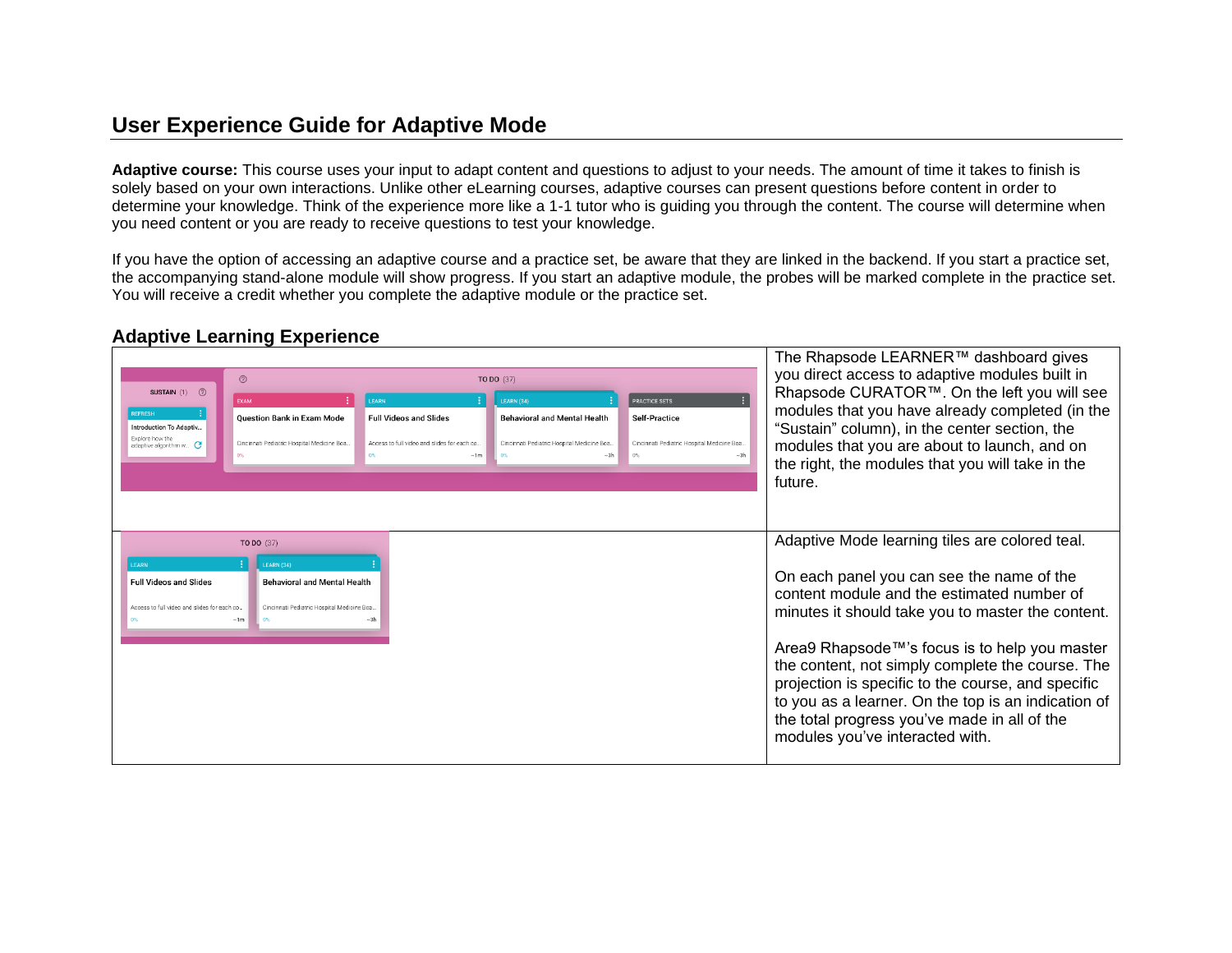| Coach<br>Push $\blacktriangleright$ for reading content<br>aloud.                                                                                                                                                                                                                                                         | In the content modules, on the left-hand side,<br>you'll see coach text/audio that accompanies the<br>learning content. The coach behaves much like<br>a human tutor would do. It provides additional<br>explanation to support what is being shown on<br>the main part of the screen using both text and<br>voice over.                      |
|---------------------------------------------------------------------------------------------------------------------------------------------------------------------------------------------------------------------------------------------------------------------------------------------------------------------------|-----------------------------------------------------------------------------------------------------------------------------------------------------------------------------------------------------------------------------------------------------------------------------------------------------------------------------------------------|
| Type I hypersensitivity reaction; epinephrine<br>IgE mediated; diphenhydramine<br>IgG/C3 immune complex mediated; epinephrine<br>I Know It<br>Think Sc<br>Not Sure<br>No Idea<br>Self-Assessment<br>Q<br>How well do you know this subject? Your<br>earning path will be adjusted accordingly<br><b>ADVANCED BEGINNER</b> | You may receive questions before content.<br>You'll also self-assess your confidence on each<br>question, which improves learning and helps the<br>adaptive engine adjust to meet your needs by<br>identifying strengths or misconceptions you may<br>have.<br>In the Bottom Left corner, you will see your<br>current self assessment level. |
| PROGRESS: Allergy/Immunology<br>7%<br>$-4m$ left                                                                                                                                                                                                                                                                          | At the top of the screen you'll see a progress<br>bar.<br>Unlike traditional e-learning, this is not a<br>measure of how much content you have seen -<br>this is the progress the you have made towards<br>becoming proficient in this subject.                                                                                               |